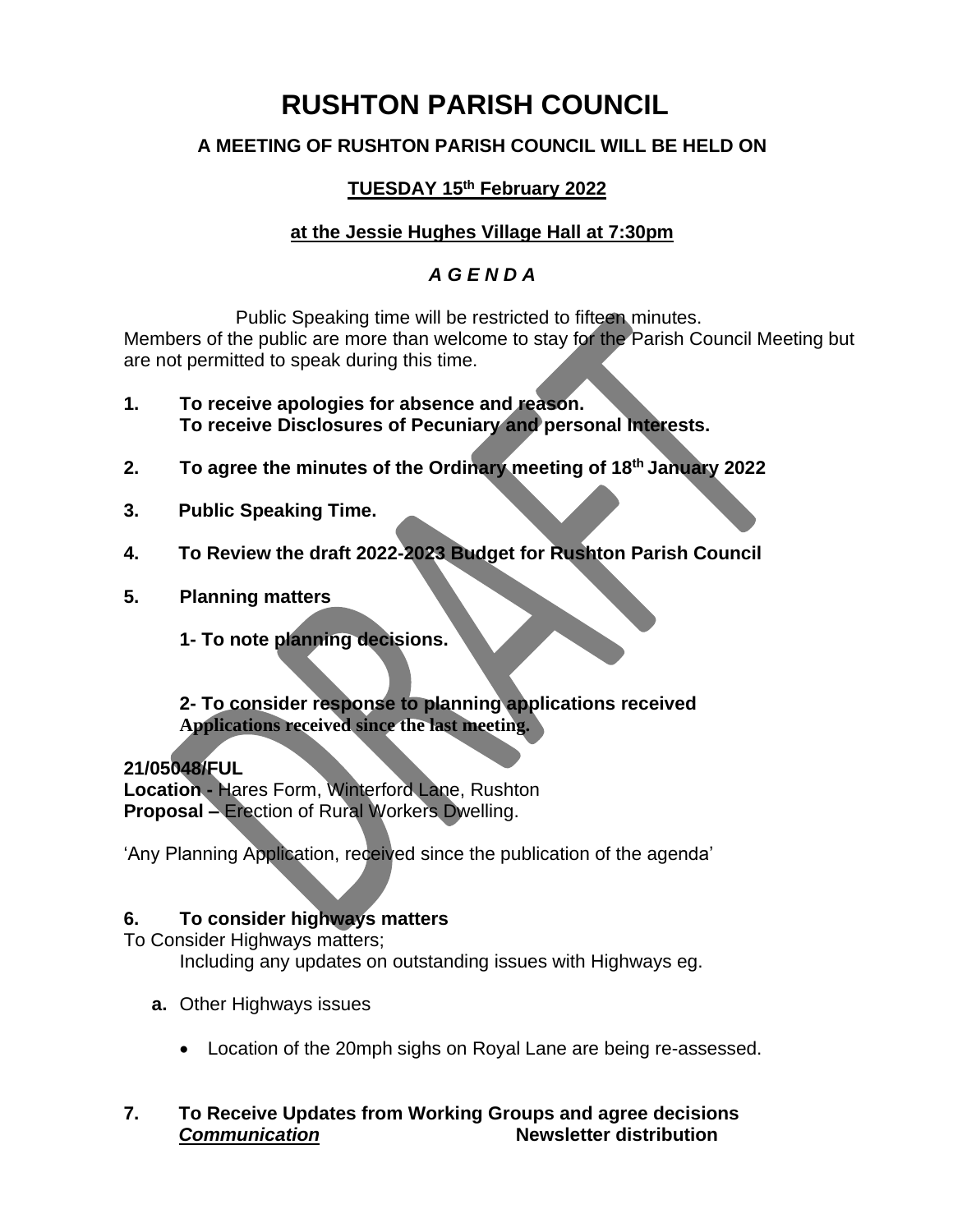## *Development/Planning/Environment* **Picnic Area update**

#### *Youth/Social/Community* **a- Play Zone Project** –

Eaton Primary School conversion to Academy

Eaton Primary School has converted to an Academy as part of Tarporley High School and Sixth Form College Multi-Academy Trust.

The current Agreement between Eaton Primary School and Rushton Parish Council in respect of the MUGA will need to be transferred to the new Academy.

Agreement has been reached with the Academy regarding the £500 per year maintenance fee and wording of relevant agreement paragraphs including aspects of liability. This will need to be clarified by Parish Councils Solicitor.

Ongoing liaison between the School Academy and Parish Council will occur until the new agreement can be implemented

#### **Play zone repairs**

There has been some damage to the wooden structures and also shrinkage to wetpour floor. The damage has been reported to Creative Play (manufacturer) with concerns that the floor damage was not expected until at least year ten.

Creative Play have offered to undertake the repairs required at substantial reduction.

- Wooden damage to small activity unit (Clatterbridge walkway) replace for £495 +VAT
- Fixing for above £125
- Wood damage to large activity unity (Heartwood) FOC
- Parasol Teens Bench replace seat layer £750 +VAT
- **Total £1370 +VAT 50/50 discount £685 +VAT Charge to Parish Council**
- Wetpour Flooring- normal price £1250 + VAT for 5m2 or less
- Offer (Quote 21098 21/06/2021) is to repair 3m length free of charge.

To place order with Creative play to undertake the repairs at a cost of £685 +VAT Repairs to be undertaken on 24<sup>th</sup> January 2022.

- **8. Village Design Statement, consultation and validation process of the documentation, vote on process following councillors review of documents**
- **9. CORONAVIRUS- the Parish Council response to the ever-changing pandemic and the assistance we can give to the elderly and vulnerable.**
- **10. Trees on the Green, following the report of the CWaC Tree Officer, review options available and quotes received.**
- **11. To note correspondence received since the last meeting** (summary attached)

| Reporter    | Date       | <b>Description</b>                        | <b>Action</b> |
|-------------|------------|-------------------------------------------|---------------|
| Multi-      | 29/10/20   | Use of MUGA by school when transferred    | Circulate to  |
| Academy     | onwards    | to Multi-Academy Trust, new agreement     | councillors   |
| Trust       |            | created and circulated                    |               |
| Councillors | 24/02/2021 | Maintenance of trees on the green, emails | Circulate to  |
|             | onwards    | between residents, contractors, and       | Councillors   |